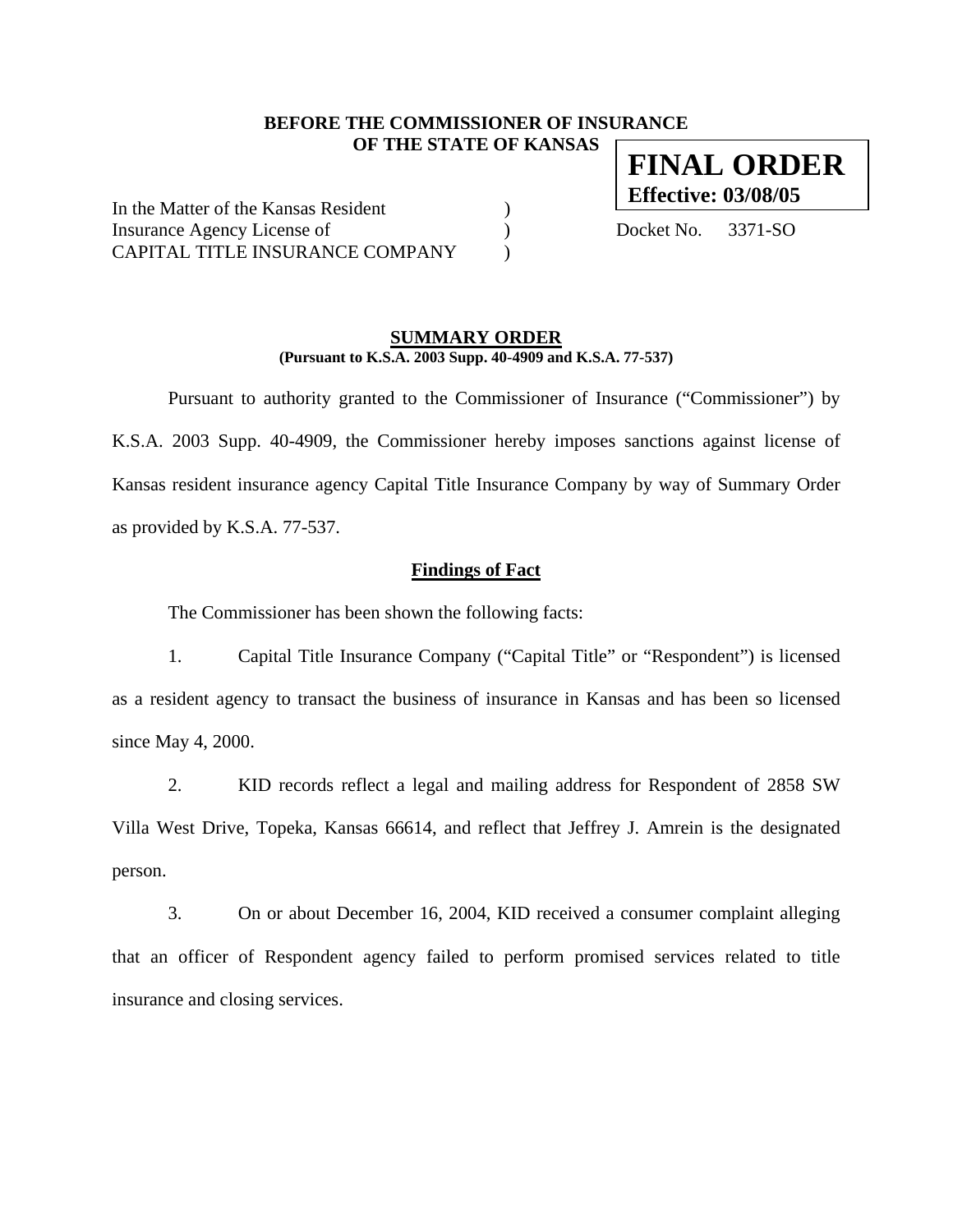4. The consumer stated that Respondent had discounted the charge for title insurance and closing on one transaction by a total of \$100, crediting \$50 to the seller and \$50 to the buyer at the time of closing.

5. The consumer further requested a refund of the full amount of the charge for closing services on two different real estate transactions.

6. By letter of December 16, 2004, KID requested Respondent respond to questions about what appeared to be negotiation of rates by an unlicensed person and failure to file the charges as unique and unusual and requested Respondent provide documentation of all similar transactions.

7. Respondent replied that a license agent quoted the rates and the unlicensed employee relayed the information to the customer and admitted that the unique and unusual rate should have been filed but, through neglect or inadvertence, was not.

8. The Commissioner finds, based on the consumer's complaint letter, that more likely than not, Respondent offered and paid \$100, \$50 to the buyer and \$50 to the seller, to compromise a potential claim for damages and set that amount off against the usual and filed charge for title insurance and escrow, settlement, or closing services.

9. The Commissioner nevertheless finds, based on Respondent's own account, that Respondent made charges for title insurance and closing services without having first filed the rate and charge.

#### **Applicable Law**

10. K.S.A. 2003 Supp. 40-4909(a) provides, in relevant part:

"The commissioner may deny, suspend, revoke or refuse renewal of any license issued under this act if the commissioner finds that the applicant or license holder has: . . . (2) Violated: (A) Any provision of chapter 40 of the Kansas Statutes Annotated, and amendments thereto, or any rule and regulation promulgated

2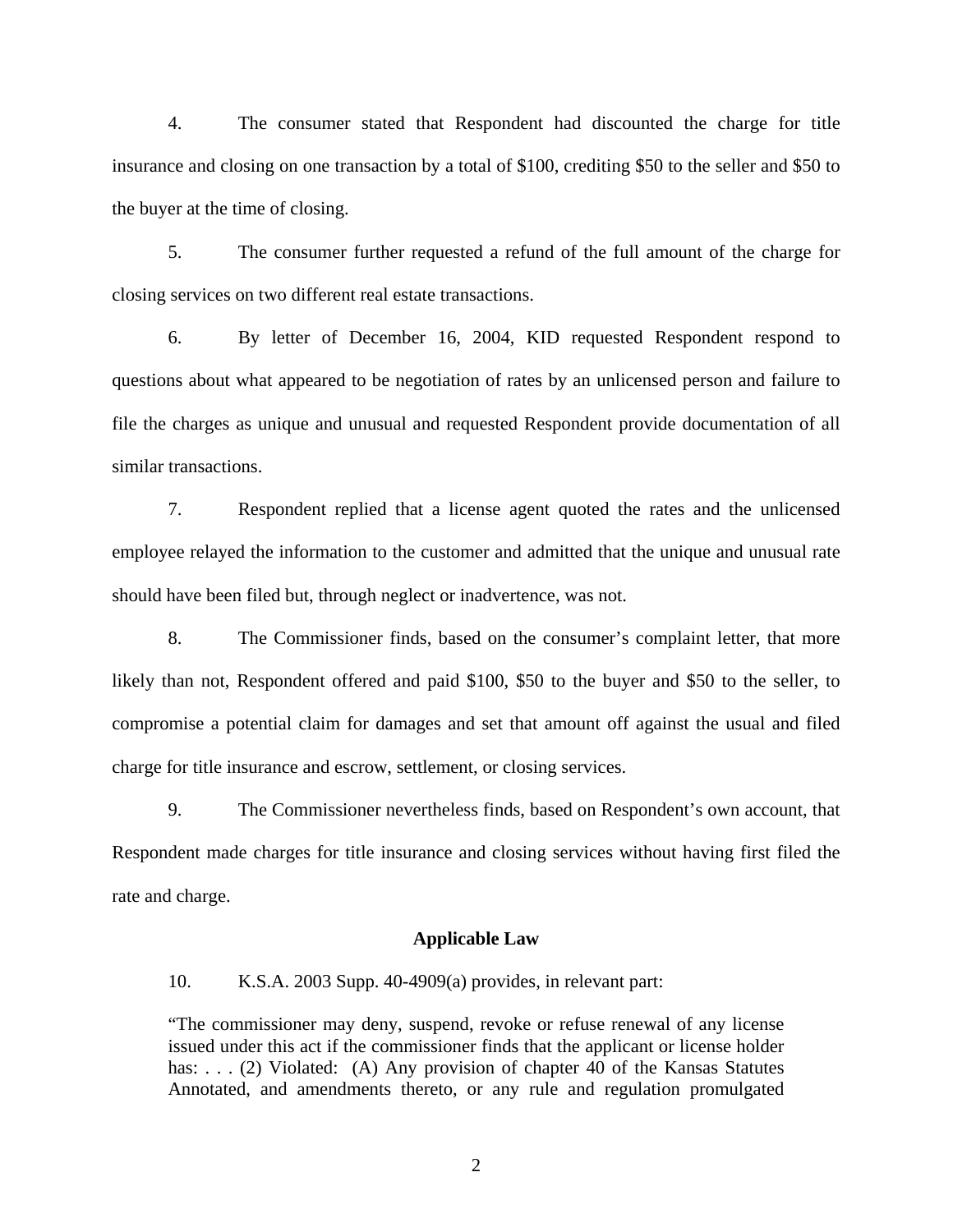thereunder; (B) any subpoena or order of the commissioner; ...  $(8)$  Used any fraudulent, coercive, or dishonest practice, or demonstrated any incompetence, untrustworthiness or financial irresponsibility in the conduct of business in this state or elsewhere. . . ." K.S.A. 2003 Supp. 40-4909(a).

11. "... Every insurance agent, agency or company authorized to transact title insurance in this state shall file with the commissioner every manual of classification, rules and rates, every rating plan, every rate card and every modification of the foregoing which may be used in connection with providing title insurance or other services in connection with real estate transactions on property located in counties having a population of 10,000 or more. No charge may be made by any title insurance agent, agency or company that has not been filed with the commissioner as required by this section.  $\ldots$ ." K.S.A. 40-952(c).

12. The commissioner may censure the licensee or impose an administrative penalty of \$500 per violation up to a maximum of \$2500 for the same violation occurring within six calendar months from the date of the original violation, or \$1000 for a knowing violation up to \$5000 for the same violation within six calendar months, in lieu of taking any action under subsection (a). K.S.A. 2003 Supp. 40-4909(h).

# **Conclusions of Law**

13. The Commissioner has jurisdiction over Respondent as well as the subject matter of this proceeding, and such proceeding is held in the public interest.

14. The Commissioner concludes, based Respondent's statement, that Respondent has failed to comply with K.S.A. 40-952(c).

15. The Commissioner concludes that action may be taken against Respondent's agency license pursuant to K.S.A. 2003 Supp.  $40-4909(a)(2)(A)$  as a result of violations of provisions of chapter 40 of the Kansas Statutes Annotated.

16. The Commissioner concludes that the interests of insurers and protection of the insurable interests of the public are adequately served by a monetary penalty of \$100.

3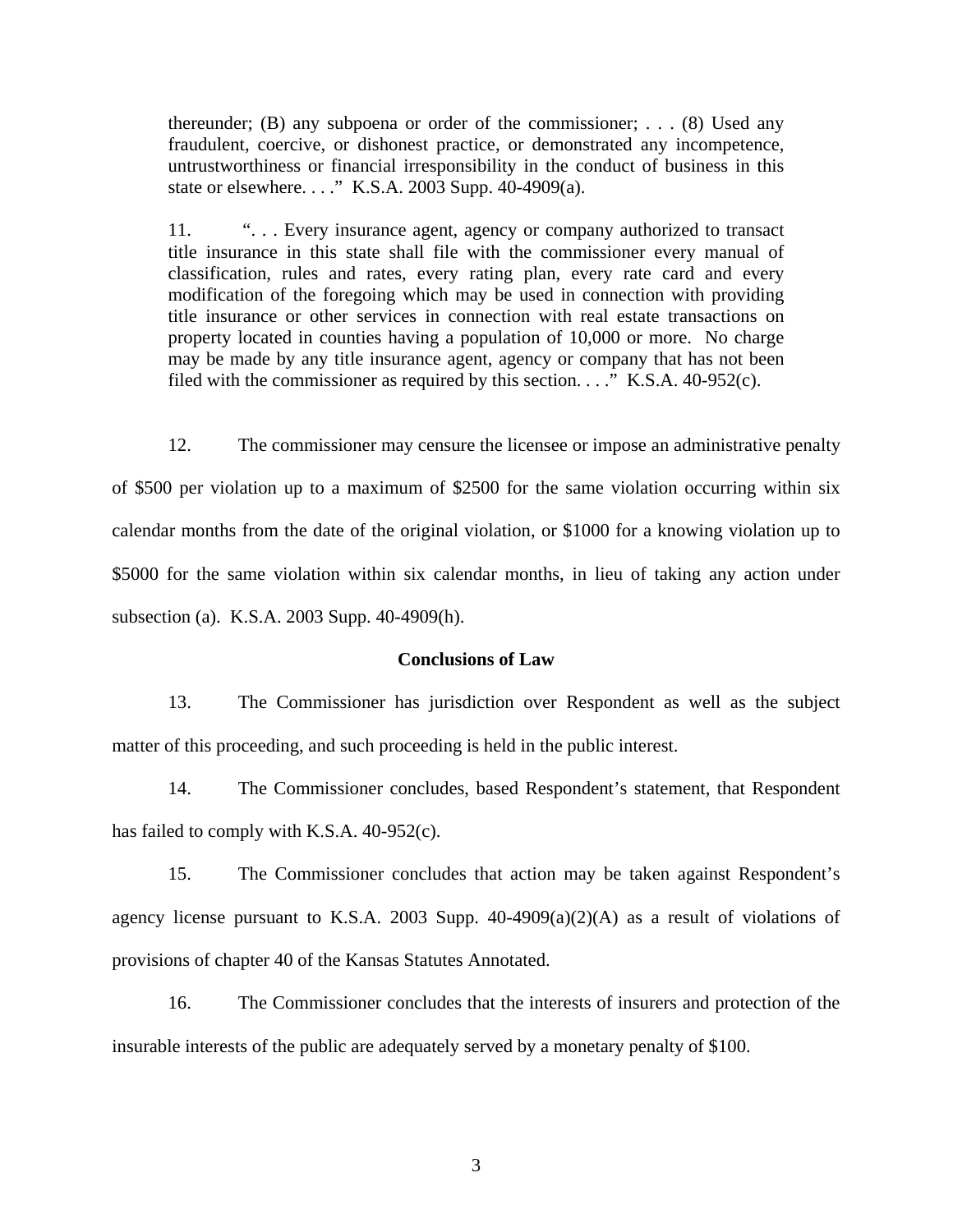17. Based on the facts and circumstances set forth herein, it appears that the use of summary proceedings in this matter is appropriate, in accordance with the provisions set forth in K.S.A. 77-537(a), in that the use of summary proceedings does not violate any provision of the law and the protection of the public interest does not require the KID to give notice and opportunity to participate to persons other than Capital Title Insurance Company.

# **IT IS THEREFORE ORDERED BY THE COMMISSIONER OF INSURANCE**

**THAT** Kansas nonresident insurance agency Capital Title Insurance Company is hereby ordered to pay an administrative penalty of **\$100 (one hundred dollars and no cents)** on or before the effective date of this order.

**IF** Respondent has neither paid the penalty nor requested a hearing by the effective date of this order, Respondent's Kansas nonresident insurance agency license shall be **SUSPENDED** for violation of the Commissioner's order until such time as the \$100 penalty and an additional penalty of \$500 is paid in full.

# **IT IS SO ORDERED THIS** *\_18th\_* **DAY OF FEBRUARY 2005, IN THE CITY OF TOPEKA, COUNTY OF SHAWNEE, STATE OF KANSAS.**



 $\angle$ s/ Sandy Praeger $\angle$ Sandy Praeger Commissioner of Insurance

 $/s/$  John W. Campbell John W. Campbell General Counsel

**IMPORTANT NOTICE: Respondent herein may have a right to judicial review of this order as provided in the Kansas Act for Judicial Review and Civil Enforcement of**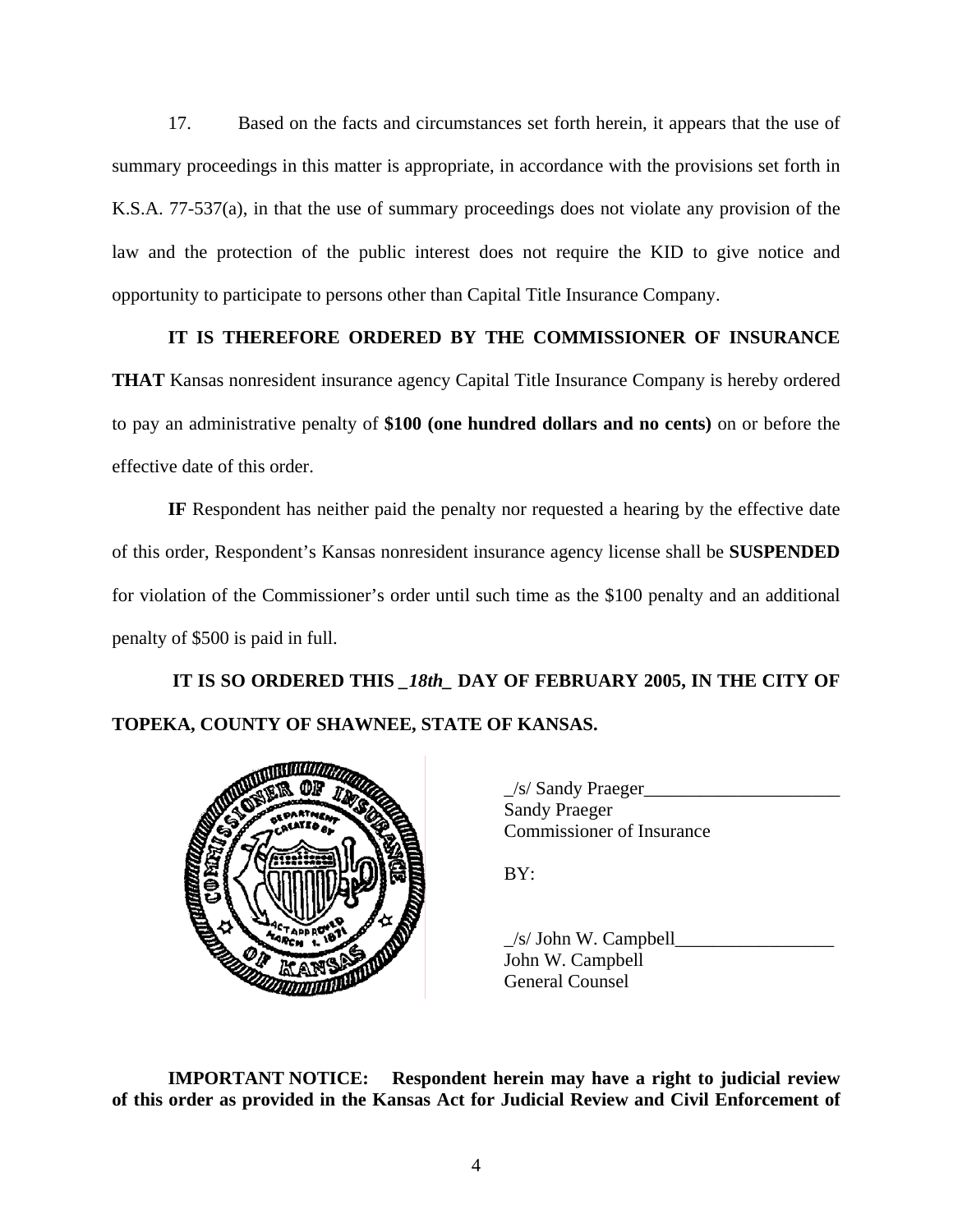**Agency Actions, K.S.A. 77-601** *et seq***. The agency officer designated pursuant to K.S.A. 77- 613(e) to receive service of a petition for judicial review on behalf of the KID is John W.**  Campbell, General Counsel, Kansas Insurance Department, 420 S.W. 9<sup>th</sup> St., Topeka, KS **66612-1678.** 

# **Certificate of Service**

 The undersigned hereby certifies that s/he served a true and correct copy of the above and foregoing **Notice** and **Summary Order** on this \_18th\_ day of February 2005, by causing the same to be deposited in the United States Mail, first class postage prepaid, addressed to the following:

Jeffrey J. Amrein Capital Title Insurance Company 2858 SW Villa West Drive Topeka, Kansas 66614

\_\_

\_/s/ Brenda J. Clary\_\_\_\_\_\_\_\_\_\_\_\_\_\_\_\_\_\_\_